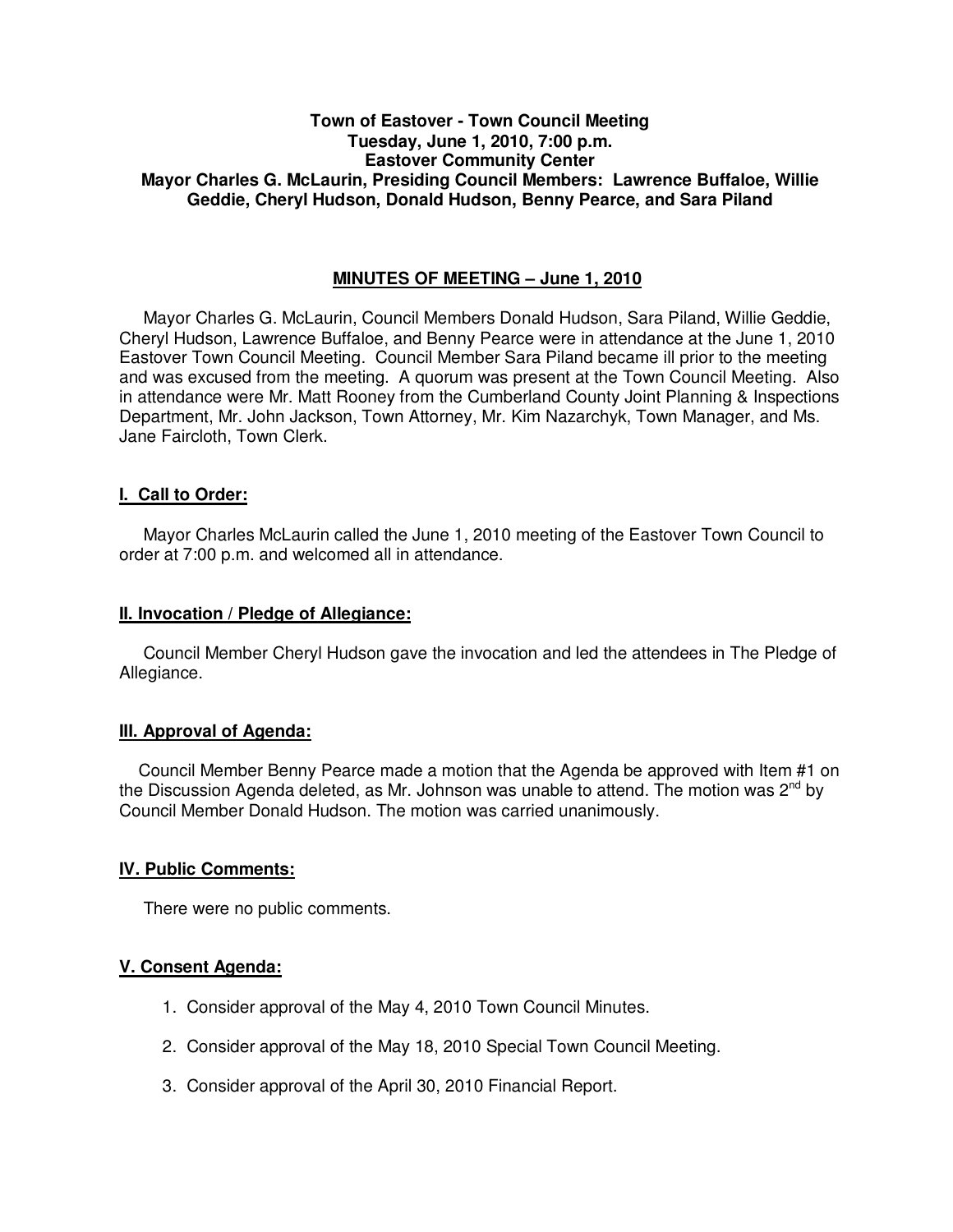Council Member Lawrence Buffaloe made a motion to approve the Consent Agenda as stated. The motion was  $2^{nd}$  by Council Member Cheryl Hudson. The motion was carried unanimously.

### **VI. Recognition:**

 Mayor McLaurin recognized Bruce & Kathy Sykes for their donation of the first town flag. He presented a certificate of appreciation to Mr. & Mrs. Sykes.

 Mayor McLaurin recognized the Boy Scout Troop #745 which is working on their Merit Badge. There were ten Scouts and two Scout Leaders in attendance.

#### **VII. Discussion Agenda:**

#### **Agenda Item #1:**

#### **Briefing by Mr. Morgan Johnson, Chairman Eastover Sanitary District.**

 Mayor McLaurin stated that Mr. Morgan Johnson would not be present at the meeting. This item was deleted from the June 1, 2010 Agenda.

#### **Agenda Item #2:**

# **Briefing by Mr. Richie Hines, District Engineer for the NC Department of Transportation.**

 Mr. Hines briefed the Town Council concerning future projects that will affect our Town and community. He stated that one of the long range plans is the widening of Middle Road and Underwood Road. He stated that there is no funding and no environmental study has been done on this future project. He said the widening will be 30 feet from center, plus another 10 feet and another 10 feet in reserve, a total of 50 feet.

 Mr. Matt Rooney from the Cumberland County Planning & Inspections Department stated that he would do a follow-up on this future project.

 Council Member Benny Pearce informed Mr. Hines about a dangerous intersection at Dobbin Holmes Road and Middle Road. Mr. Hines stated that he would mention this to Mr. Lee Jernigan at the Department of Transportation.

#### **Agenda Item #3:**

#### **Public Hearing: Discussion and approval of Budget for Fiscal Year 2010-2011.**

 Mr. Kim Nazarchyk, Town Manager presented the proposed Budget for Fiscal Year 2010- 2011 to the Town Council. He stated that the proposed budget for fiscal year July 1, 2010 – June 30, 2011 is \$1,204,500. He stated that this is a 5.4% (\$69,400) less than budget adopted for previous year. He said this mainly is a result of decreased Local Option Sales Tax.

 Mr. Nazarchyk stated that we have six sources of revenue for the Town. Three of those provide 98% of total estimated income. The revenue taxes are as follows: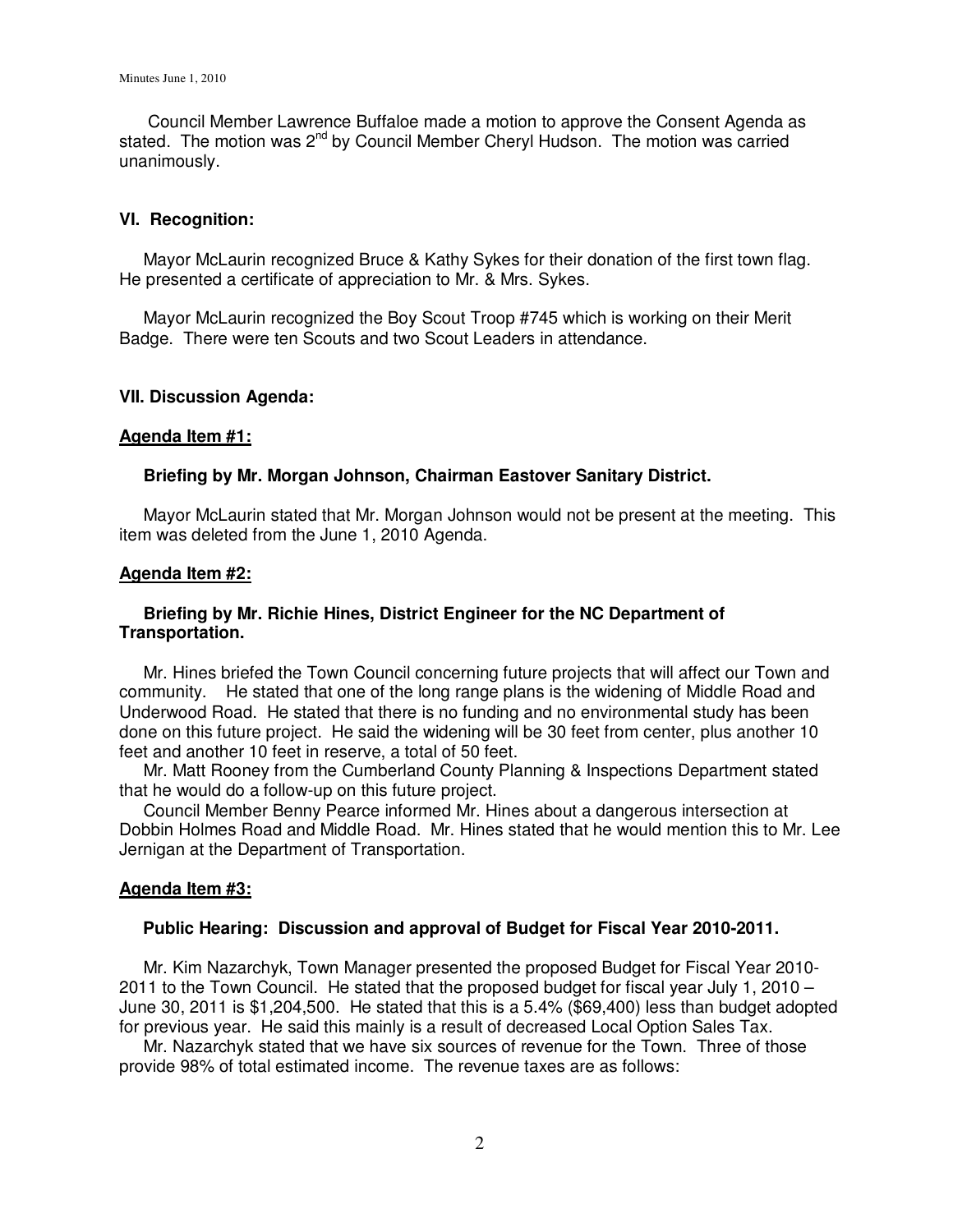**Ad Volorem Tax:** Mr. Nazarchyk stated the value is \$279,899,940, an increase of \$5.3M from last year. The Town's tax rate will remain at \$0.205 per \$100 evaluation, and this will equate to approximately 45% of our total budget. He stated estimating an overall 93% collection rate; property taxes will provide \$540,800 in revenue for the Town. He stated after passing on 52.0% to the Fire Department, 1.5% to Cumberland County for collecting, and 24% to Parks & Recreation, the Town will keep \$129,792 (24%).

 **NC Franchise Tax:** Mr. Nazarchyk stated that there Franchise Tax is based on historical data and is 5% less than budget for previous year.

 **Local Option Sales Tax:** Mr. Nazarchyk stated we budgeted \$135K less than last year, equal to anticipated income this year. He stated that approximately 42% of this will be passed on to other municipalities in /Cumberland County, about \$221K.

 Mr. Nazarchyk stated that expenses allocated to Administration and the five services provided by the Town are as follows:

 **Administration:** Mr. Nazarchyk stated the Administration category includes a merit increase for the Clerk and two part-time employees, and includes funding for a 20 hour parttime administrative assistant. Mr. Nazarchyk stated that this also includes increased budget for utilities and rent for office expansion, and anticipated building maintenance and repair.

**Zoning and Planning:** No increase in cost.

 **Police:** Mr. Nazarchyk stated this includes an additional \$20,800 for expanded coverage (852 hours, 104 days, 14.5 weeks)

 **Street:** Mr. Nazarchyk stated that this includes lighting and electrical outlets for holiday lighting.

 **Fire Department & Parks & Recreation**: Mr. Nazqrchyk stated that the Eastover and Vander Fire Departments, and Parks & Recreation would receive funding at current levels.

 Mayor McLaurin asked for a motion to close the public hearing. Council Member Donald Hudson made a motion to close the public hearing. The motion was  $2^{nd}$  by Council Member Lawrence Buffaloe. The vote was unanimously approved.

 Council Member Benny Pearce made a motion to approve the Fiscal Year 2010-2011 Budget Ordinance for the Town of Eastover. The motion was  $2<sup>nd</sup>$  by Council Member Lawrence Buffaloe. The motion was carried unanimously.

# **Agenda Item #4:**

#### **Approval of Budget Amendment No. 2010-04.**

 Mr. Kim Nazarchyk stated that the Budget Ordinance Amendment No. 2010-04 is to amend the General Fund, the expenditures are to be changed as follows: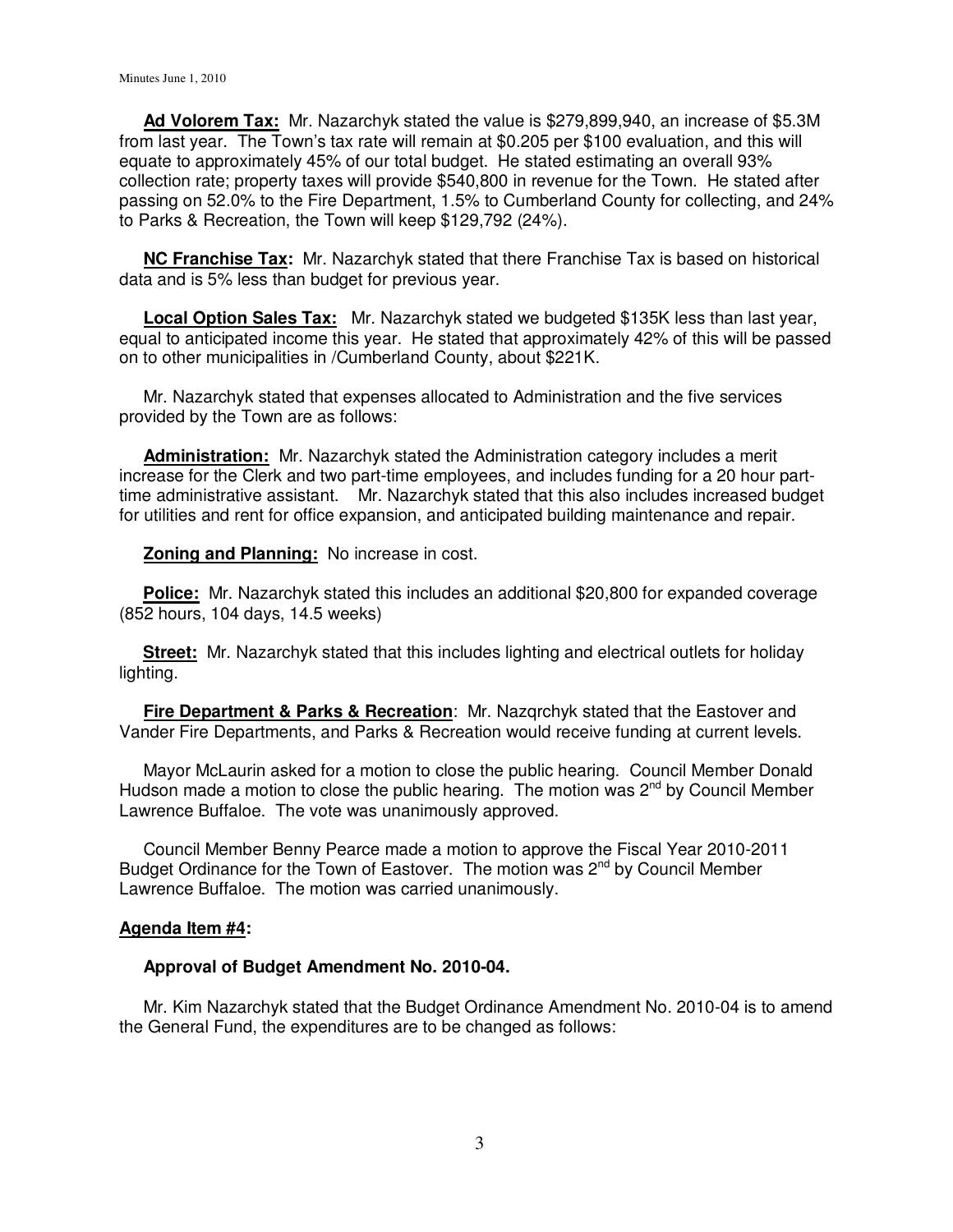| <b>Department</b>                                         | <b>Increase</b> | <b>Decrease</b> |
|-----------------------------------------------------------|-----------------|-----------------|
| Administration 10-420-00                                  | 10,580          |                 |
| Fire Department 10-530-00<br>Parks & Recreation 10-620-00 | 11,100<br>5,120 |                 |
|                                                           |                 |                 |

| Total | 26,800 |
|-------|--------|
|-------|--------|

 Mr. Nazarchyk stated that this would result in a net increase of \$21,300 in the expenditures of the General Fund. He stated that to provide the additional revenue for the above, the following revenues will be increased.

| <b>Revenues</b>                       | <b>Increase</b> | <b>Decrease</b> |
|---------------------------------------|-----------------|-----------------|
| Property Taxes Current Year 10-301-00 | 20,000          |                 |
| Taxes 1st Prior Year 10-301-01        | 500             |                 |
| Tax Penalties & Interest 10-317-00    | 800             |                 |
| NC Beer & Wine Tax 10-350-00          | 5,500           |                 |
|                                       |                 |                 |
| <b>Total</b>                          | 26,800          |                 |

He stated that the total General Fund Budget with amendment is \$1,380,400.

 Council Member Cheryl Hudson made a motion to approve Budget Amendment No. 2010- 04. The motion was 2<sup>nd</sup> by Council Member Donald Hudson. The motion was carried unanimously.

# **Agenda Item #5:**

# **Update on Woodland Park.**

Mayor McLaurin thanked Mr. Daniel West for all the hard work he has done on Woodland Park. Mr. West stated that he has put two picnic tables at the park.

# **Agenda Item #6:**

#### **Discussion concerning Town Hall plans.**

 No discussion was held concerning the Town Hall plans, because all Council Members were not present.

# **Agenda Item #7:**

# **Discussion concerning the "Citizens Advisory Committee".**

 Mayor McLaurin stated the Council should contact Mr. Mark Fisher, President of the Citizens Advisory Committee to discuss the plans for future projects.